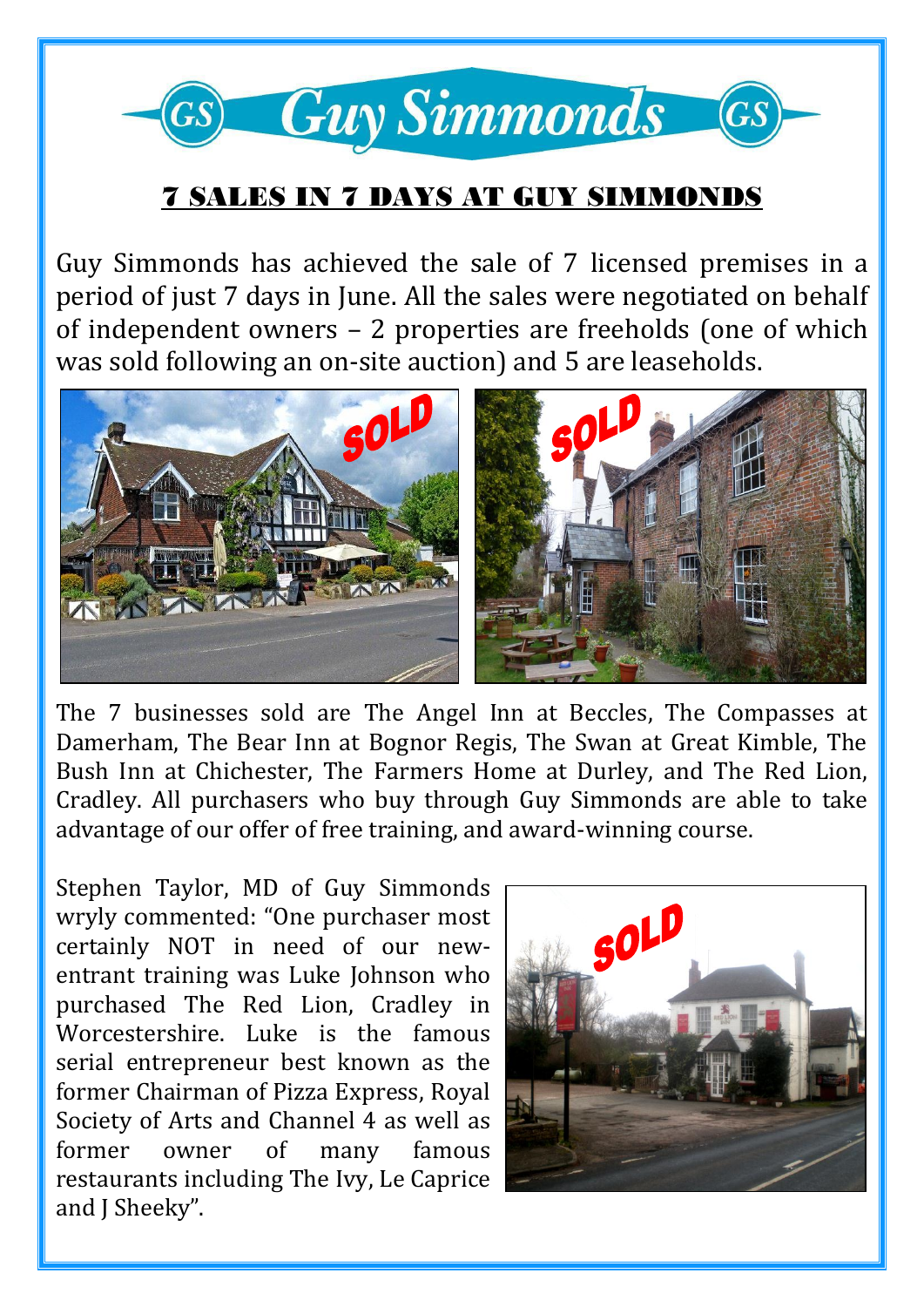Stephen commented: "This is an outstanding achievement. Although the market is still tough, these results prove that when asking prices are realistic, sales can be achieved through skilful negotiation where the agent is proactive and is attendant to the needs of both seller and buyer. High-profile advertising and targeted marketing are absolute prerequisites in this challenging market place".



"Every sale brings its own set of challenges, and our job is to ensure the seller properly understands what value his business commands in the market. We also provide buyers with every assistance in what can often be a complex transaction. It is vital for purchasers to have professional guidance and advice from specialist solicitors and finance brokers, and to have the confidence necessary to take on a demanding business.

We have an excellent team of professional advisors, and the free training we provide to our purchasers via our award-winning training academy is the perfect preparation for new entrants to the industry".

"Despite the highly challenging national market conditions, these are exciting times at Guy Simmonds. We are currently experiencing a buoyant level of viewings taking place in all areas of the country due to the impressive quality and profitability of the businesses in our portfolio. Acceptable offers are routinely adding to our already excellent 'pipeline' of agreed sales".

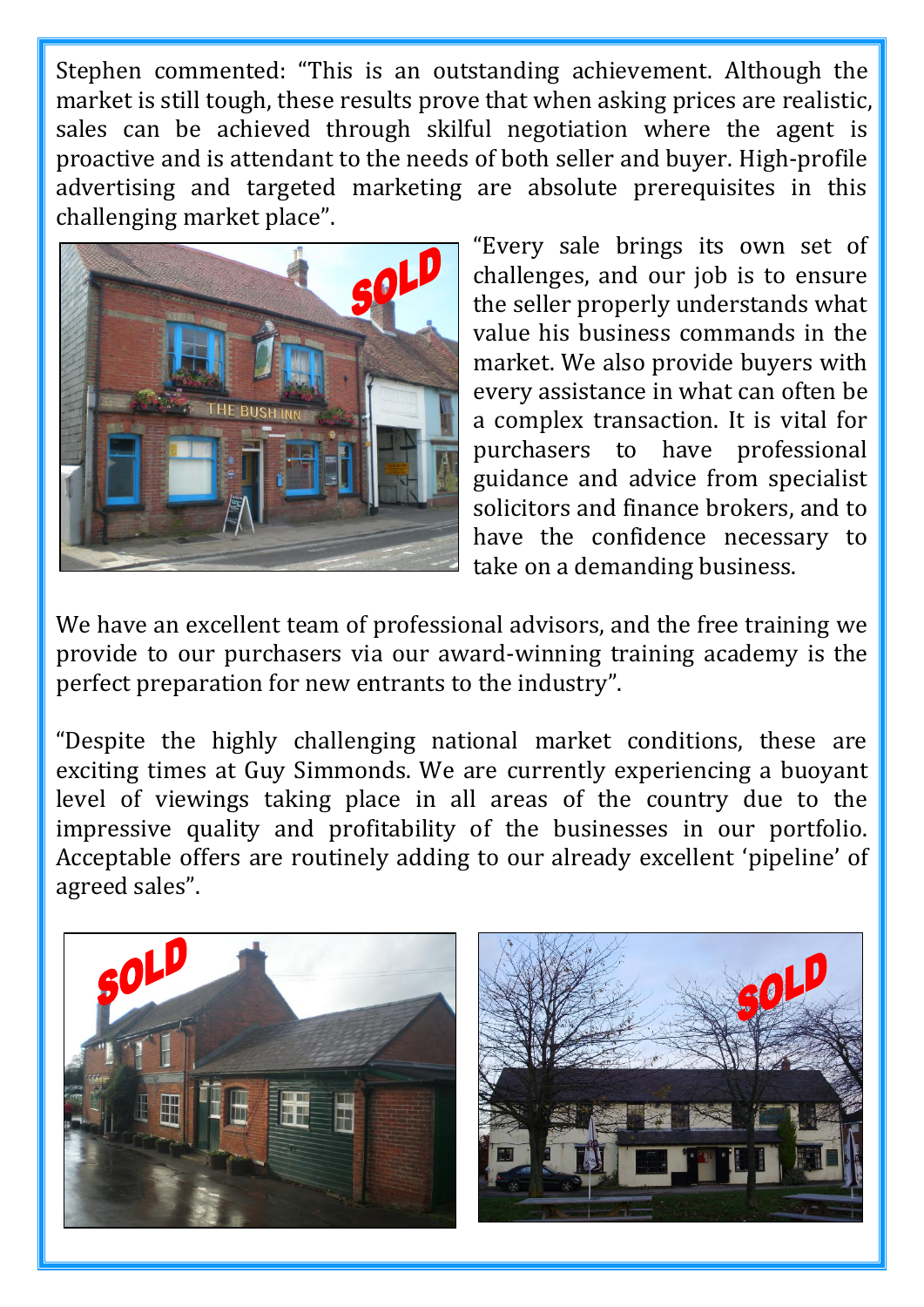"We are finding that our shrewd vendor clients are being pragmatic with their price expectations. Similarly, our savvy cash purchasers realise that they can achieve an excellent return on their investment in addition to benefiting from a family home and village lifestyle. Consequently we usually value a business relating to the actual verified profits generated (not based upon claimed 'potential'). Purchasers can confidently proceed in the knowledge they can achieve an attractive return on their investment and endeavours. Many of our leasehold opportunities can generate an annual return on investment of 30-100%, while our freehold going-concerns often produce circa 10-20% annual return".



"We have recently expanded our valuations team in order to intensify our national coverage. We have also developed further training modules for our corporate-funded redundancy retraining programme which provides a constant supply of cash purchasers".

"We are constantly seeking further profitable businesses in all areas of England and Wales. Our speciality is to help freeholders create a desirable free of tie leasehold business opportunity for which we are then able to find a suitable lessee. It's encouraging that most landlords are following our advice to be pragmatic in setting rent levels because this is key to forging a sustainable, long-term and mutually beneficial landlord/tenant relationship". "The unique experience and expertise Guy Simmonds has in the creation and subsequent management of these highly sought-after free of tie leases comes from my own personal experience in successfully owning and leasing out several licensed businesses over many years. I still derive an additional secure income/pension on this basis, while the lessees enjoy attractive rents combined with huge purchasing discounts available from the free of tie arrangement. We are constantly taking instructions from retiring freehold publicans and private investors who wish to create and sell a free of tie leasehold business opportunity, while retaining the freehold asset for capital growth and annual income.